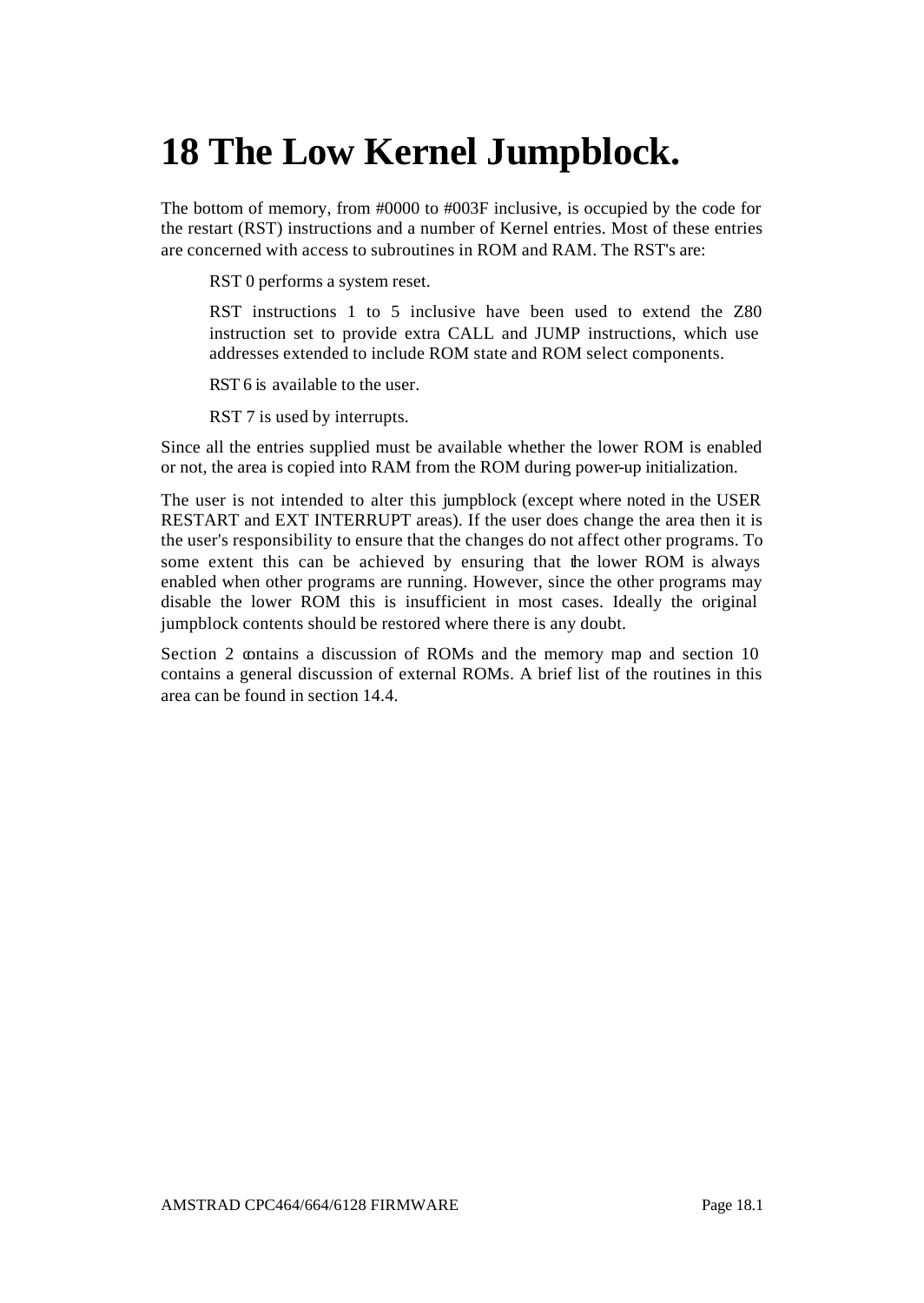### **LOW: RESET ENTRY RST 0** #0000

Completely reset the machine as if powered up.

#### **Action:**

When the machine is first turned on execution starts here. Calling or jumping to #0000, or executing RST 0, resets the machine to its initial power-up state.

#### **Entry conditions:**

No conditions.

#### **Exit conditions:**

Does not return!

#### **Notes:**

All hardware is reset and the firmware is completely initialized. Once all tables and jumpblocks have been set up, control is passed to the default entry in ROM 0 (see section 10).

#### **Related Entries.**

#### **MC START PROGRAM**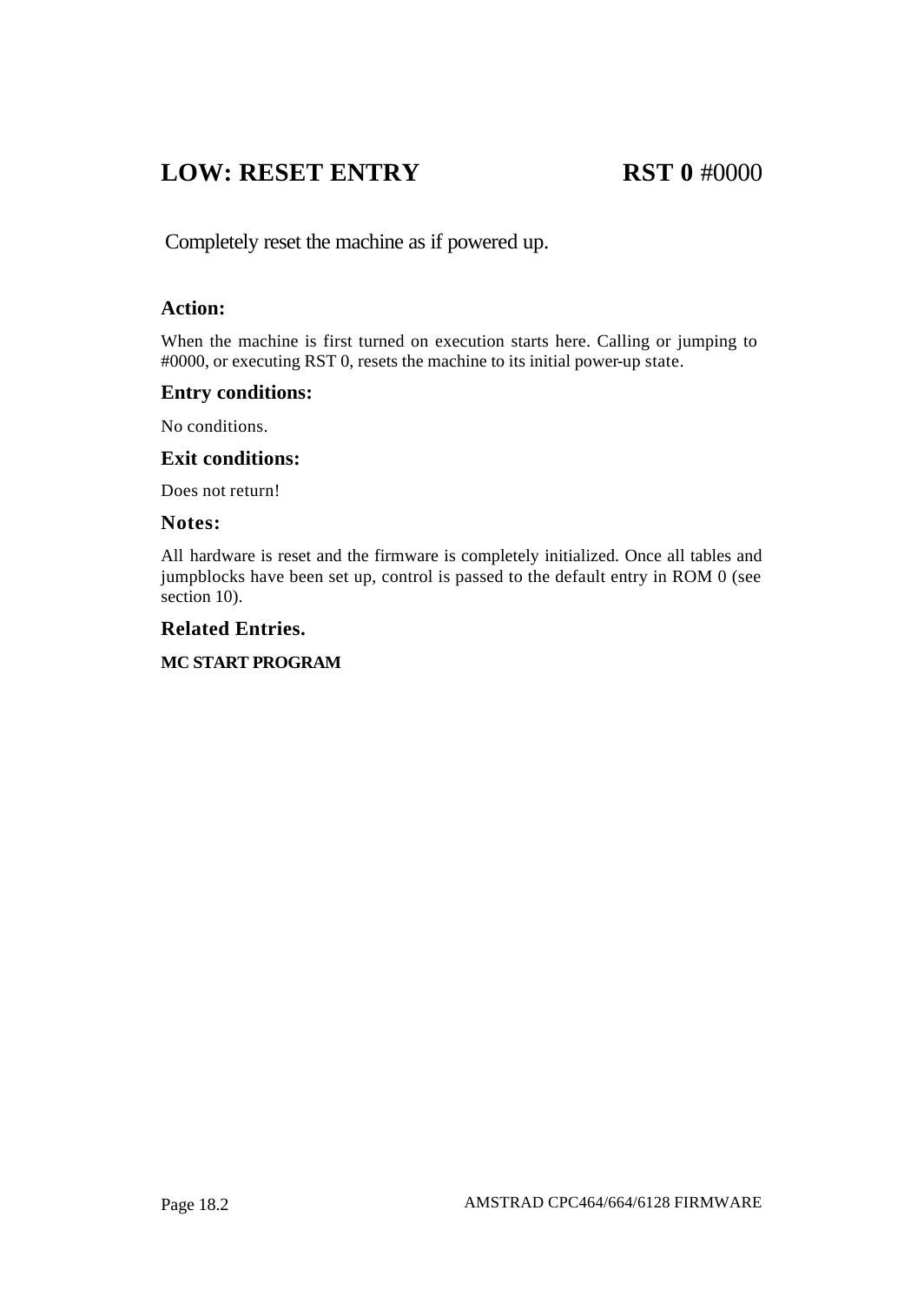### **LOW: LOW JUMP RST 1** #0008

Jump to lower ROM or RAM, takes inline 'low address' to jump to.

#### **Action:**

RST 1 is used to extend the instruction set. It is an expanded form of the jump instruction. It should be followed by a 2 byte 'low address' which specifies the location to jump to and the required ROM state.

#### **Entry conditions:**

All registers and flags are passed to the target routine untouched.

#### **Exit conditions:**

All registers and flags are as set by the target routine.

#### **Notes:**

The 'low address' following the restart instruction is laid out as follows:



If the 'U' bit is set then the upper ROM is disabled.

If the 'L' bit is set then the lower ROM is disabled.

'Address' is the actual address of the target routine to jump to once the ROM state has been set.

When the target routine returns the ROM state is restored to what it was before the jump. To accomplish this 4 bytes are pushed onto the stack and so care should be taken when indexing up the stack (to find the address of inline parameters, for example).

The LOW JUMP, RST 1, 'instruction' may replace the first byte of a JP (jump) instruction. It is intended for use in jumpblocks. The main firmware jumpblock is made up almost exclusively of LOW JUMP 'instructions'.

It is assumed that the destination of the jump is a routine which will return in the usual way. The restart instruction itself does not return. The value at the top of the stack when a LOW JUMP is executed must, therefore, be a return address.

Executing a LOW JUMP enables interrupts.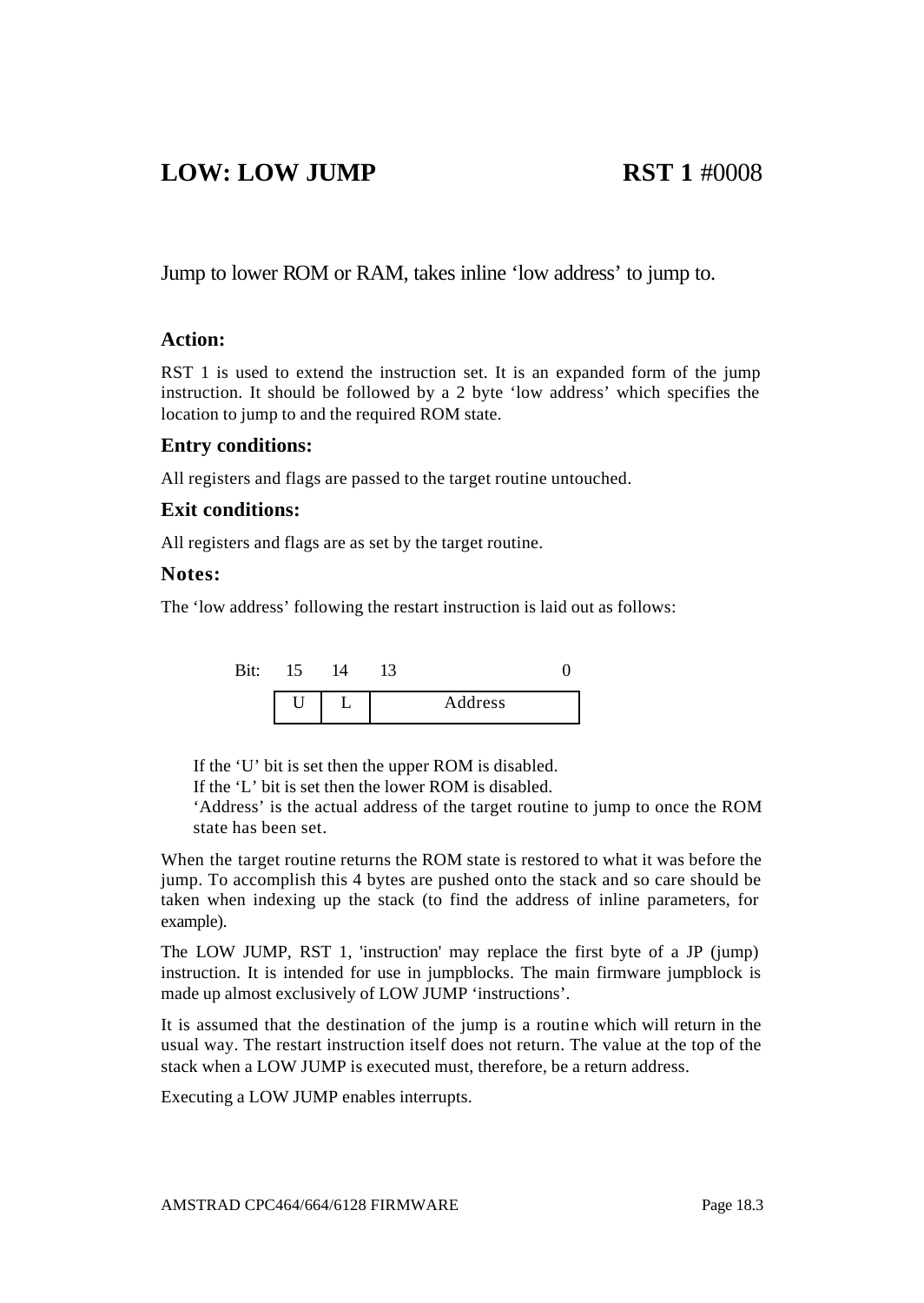**Related entries:**

**FAR CALL (RST 3) FIRM JUMP (RST 5) KL FAR ICALL KL FAR PCHL, KL LOW PCHL**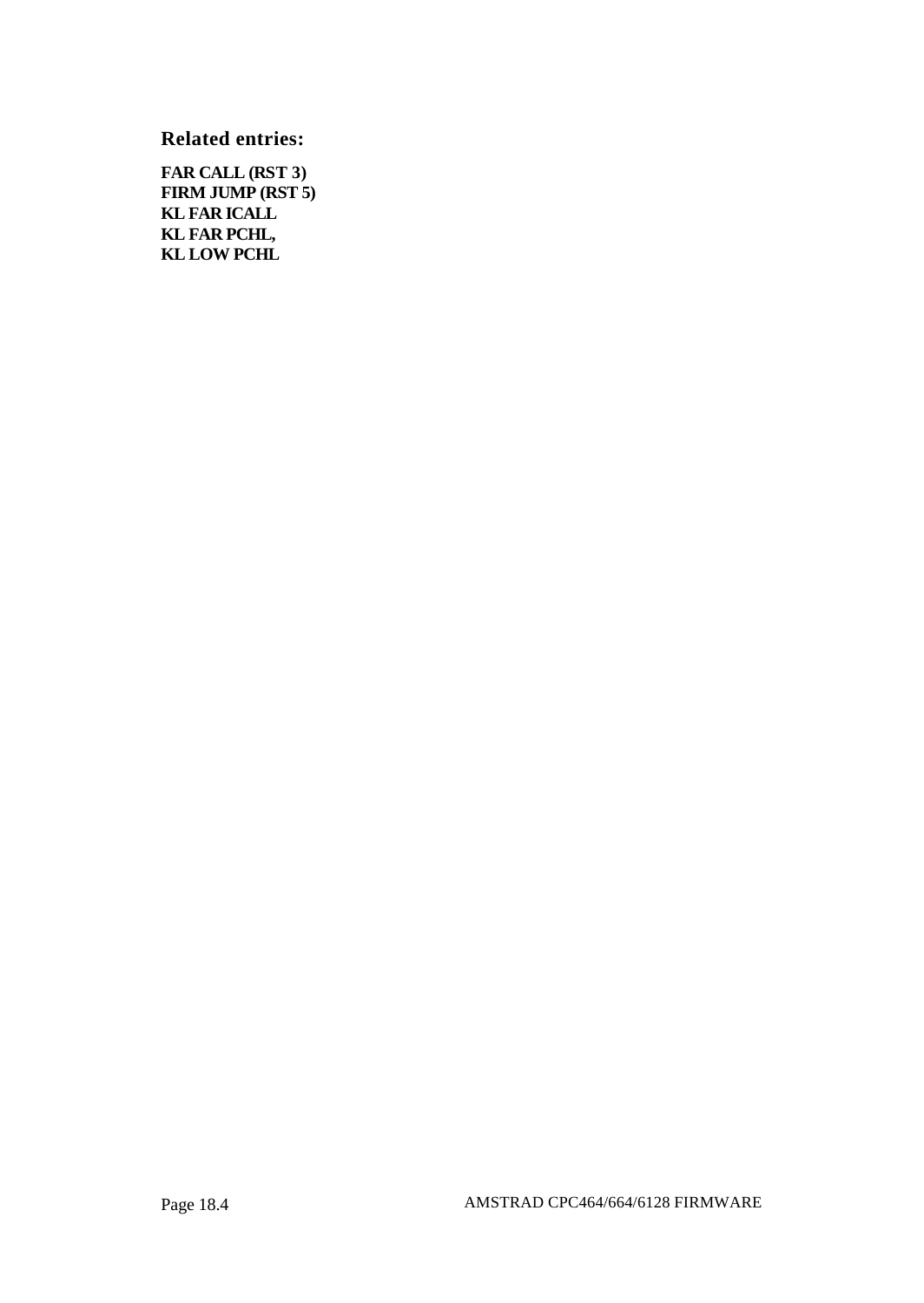### LOW: KL LOW PCHL #000B

#### Jump to lower ROM or RAM.

Register HL contains the 'low address' to jump to.

#### **Action:**

Takes a 'low address' as a parameter and jumps to it. The 'low address' specifies both the address to jump to and the ROM state required.

#### **Entry conditions:**

HL contains the 'low address' to jump to. All registers and flags are passed to the target routine untouched.

#### **Exit conditions:**

All registers and flags are as set by the target routine.

#### **Notes:**

The 'low address' is laid out as follows:



If the 'U' bit is set then the upper ROM is disabled.

If the 'L' bit is set then the lower ROM is disabled.

'Address' is the actual address to jump to, once the ROM state has been set.

When the target routine returns the ROM state is restored to what it was before the jump. To accomplish this 4 bytes are pushed onto the stack and so care should be taken when indexing up the stack (to find the address of inline parameters, for example).

It is assumed that the destination of the jump is a routine which will return in the usual way. The value at the top of the stack when a LOW PCHL is executed must, therefore, be a return address.

Interrupts are enabled.

#### **Related entries:**

**KL FAR ICALL KL FAR PCHL LOW JUMP (RST1) PCHL INSTRUCTION**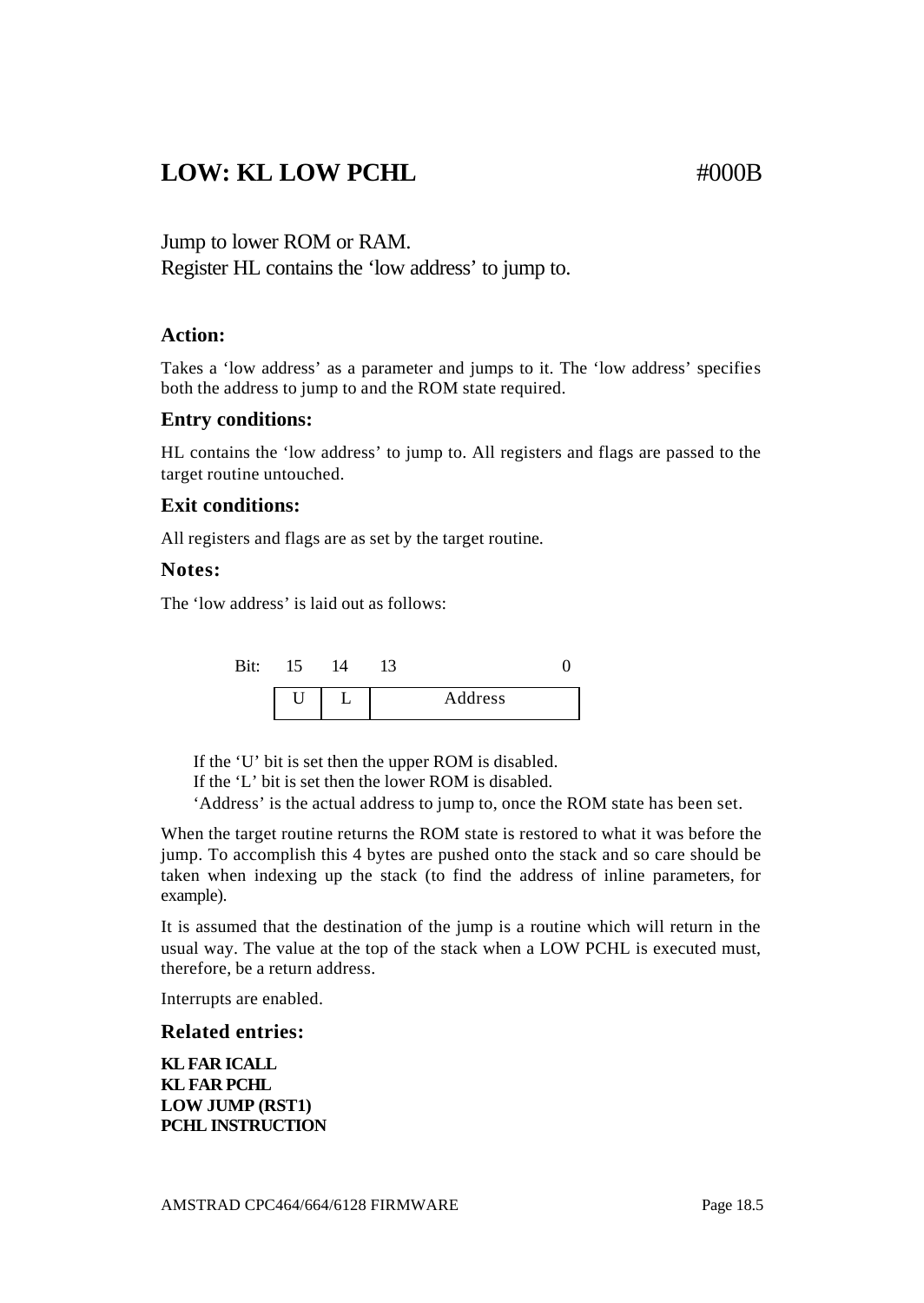## **LOW: PCBC INSTRUCTION #000E**

Jump to address in BC.

#### **Action:**

Equivalent to the JP (HL) instruction (or PCHL in some assembler dialects), except that the destination is in BC not HL.

#### **Entry conditions:**

BC contains the address to jump to. All registers and flags are passed to the target routine untouched.

#### **Exit conditions:**

All registers and flags are as set by the target routine.

#### **Notes:**

Calling PCBC INSTRUCTION is a useful way of invoking a routine whose address has been picked out of a table or otherwise established at run time.

#### **Related entries:**

**KL FAR PCHL KL LOW PCHL KL SIDE PCHL PCDE INSTRUCTION PCHL INSTRUCTION**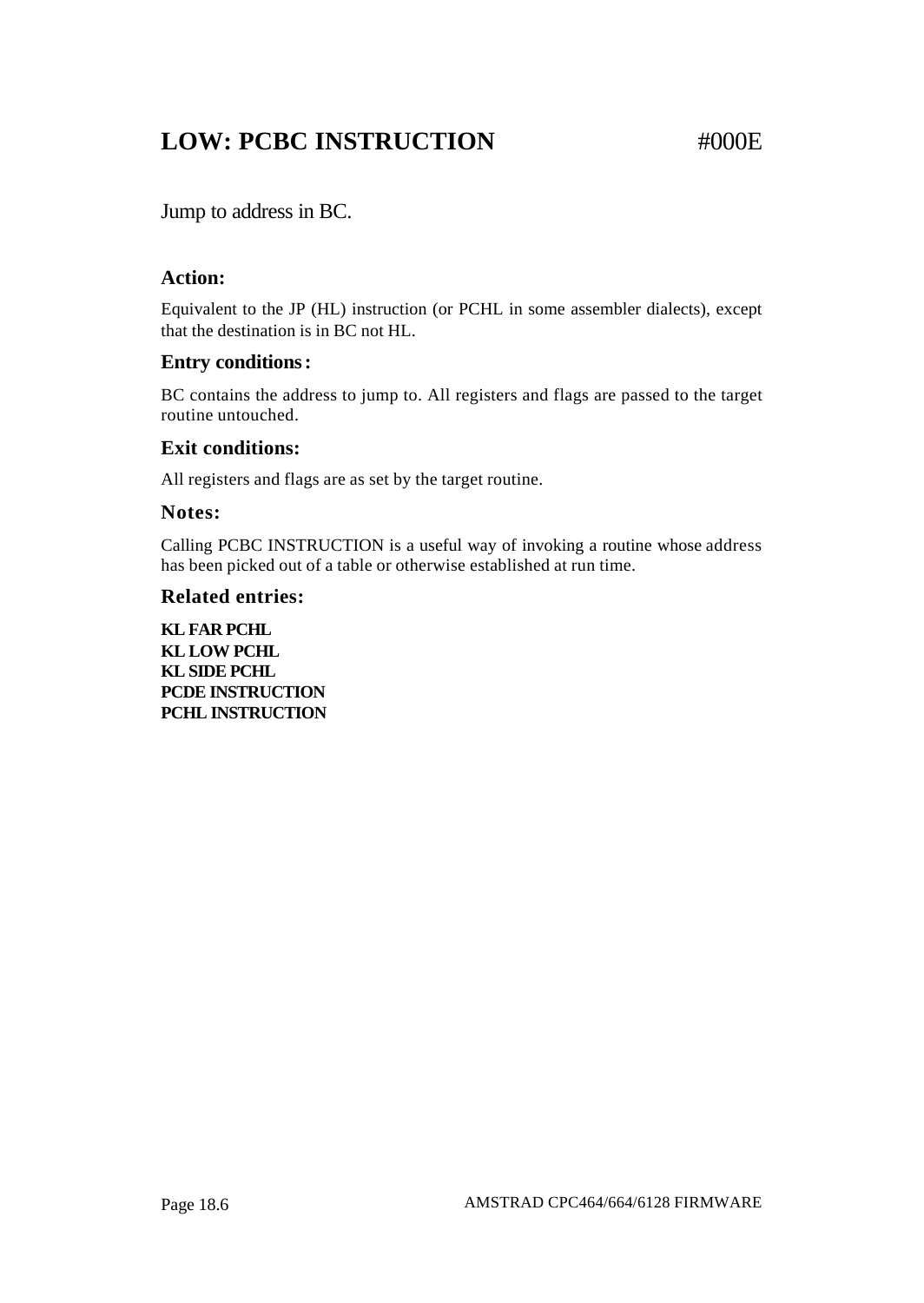### **LOW: SIDE CALL RST 2** #0010

Call to a sideways ROM, takes inline 'side address' to call.

#### **Action:**

RST 2 is used to extend the instruction set. It is an expanded form of the CALL instruction. It should be followed by a 2 byte 'side address' which specifies the location to call and the required ROM selection.

#### **Entry conditions:**

All registers and flags are passed to the target routine untouched except for IY (which is set to point at a background ROM's upper data area).

#### **Exit conditions:**

IY corrupt.

All other registers and flags are as set by the target routine.

#### **Notes:**

The 'side address' following the restart instruction is laid out as follows:



'Off' gives a value in the range 0..3, which, when added to the ROM select address of the main foreground ROM, gives the ROM select address of the required ROM.

After #C000 has been added to it, 'address' is the address of the routine to call.

The target routine returns to the instruction immediately following the inline 'side address'. The ROM select and ROM state are restored to what they were before the call. To accomplish this 6 bytes are pushed onto the stack and so care should be taken when indexing up the stack (to find the address of inline parameters, for example).

When the target routine is entered the lower ROM is disabled and the appropriate upper ROM is selected and enabled.

SIDE CALLs are provided to support foreground programs split over a number of ROMs (up to four). See section 9 on expansion ROMs.

Interrupts are enabled.

#### **Related entries:**

**FAR CALL (RST3) KL SIDE PCHL**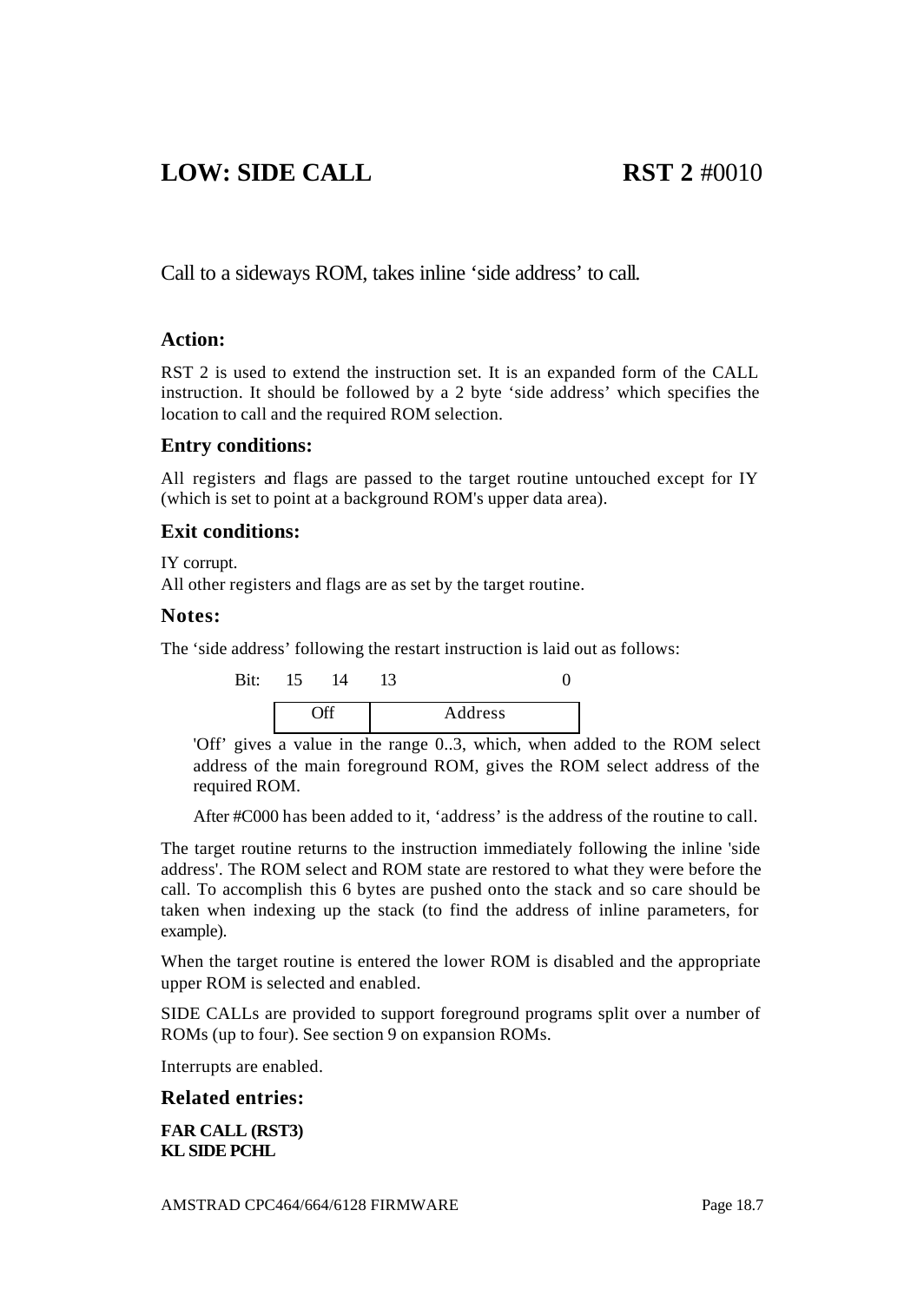### **LOW: KL SIDE PCHL** #0013

Call to a sideways ROM, HL contains the 'side address' to call.

### **Action:**

Takes a 'side address' and calls it. The 'side address' specifies the address of the routine to call and which upper ROM to select.

#### **Entry conditions:**

HL contains the 'side address' to call.

All registers and flags are passed to the target routine untouched except for IY (which is set to point at a background ROM's upper data area).

#### **Exit conditions:**

IY corrupt. All other registers and flags are as set by the target routine.

#### **Notes:**

The 'side address' is laid out as follows:



'Off' gives a value in the range 0..3, which, when added to the ROM select address of the main foreground ROM, gives the ROM select address of the required ROM.

After #C000 has been added to it, 'address' is the address of the routine to call.

When the target routine is entered the lower ROM is disabled and the appropriate upper ROM is selected and enabled.

The target routine returns to the ROM select and ROM state are restored to what they were before the call. To accomplish this 6 bytes are pushed onto the stack and so care should be taken when indexing up the stack (to find the address of inline parameters, for example).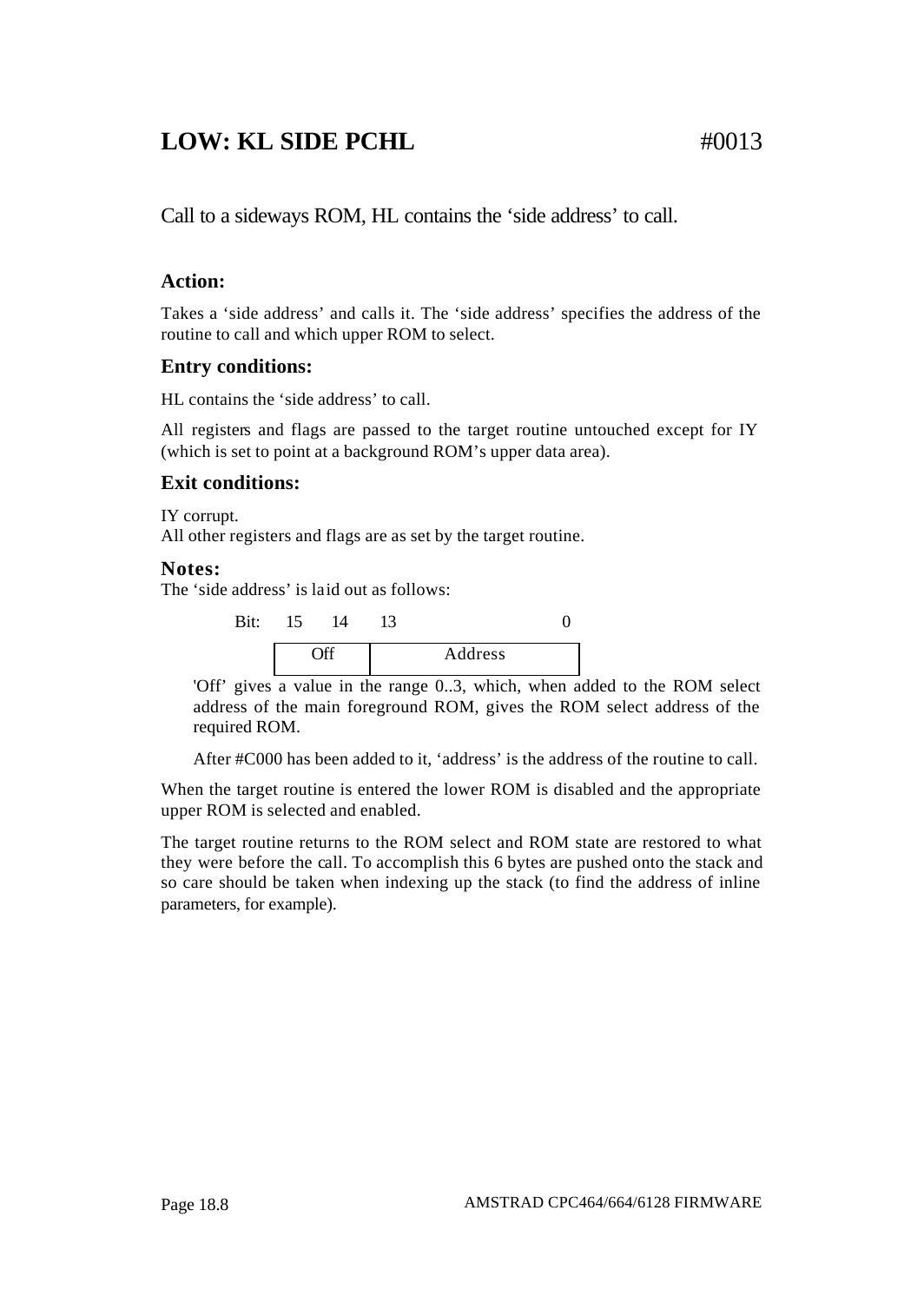Side calls are provided to support foreground programs split over a number of ROMs (up to four). See section 10 on external ROMs.

Interrupts are enabled.

#### **Related entries:**

**FAR CALL (RST3) KL FAR ICALL KL FAR PCHL**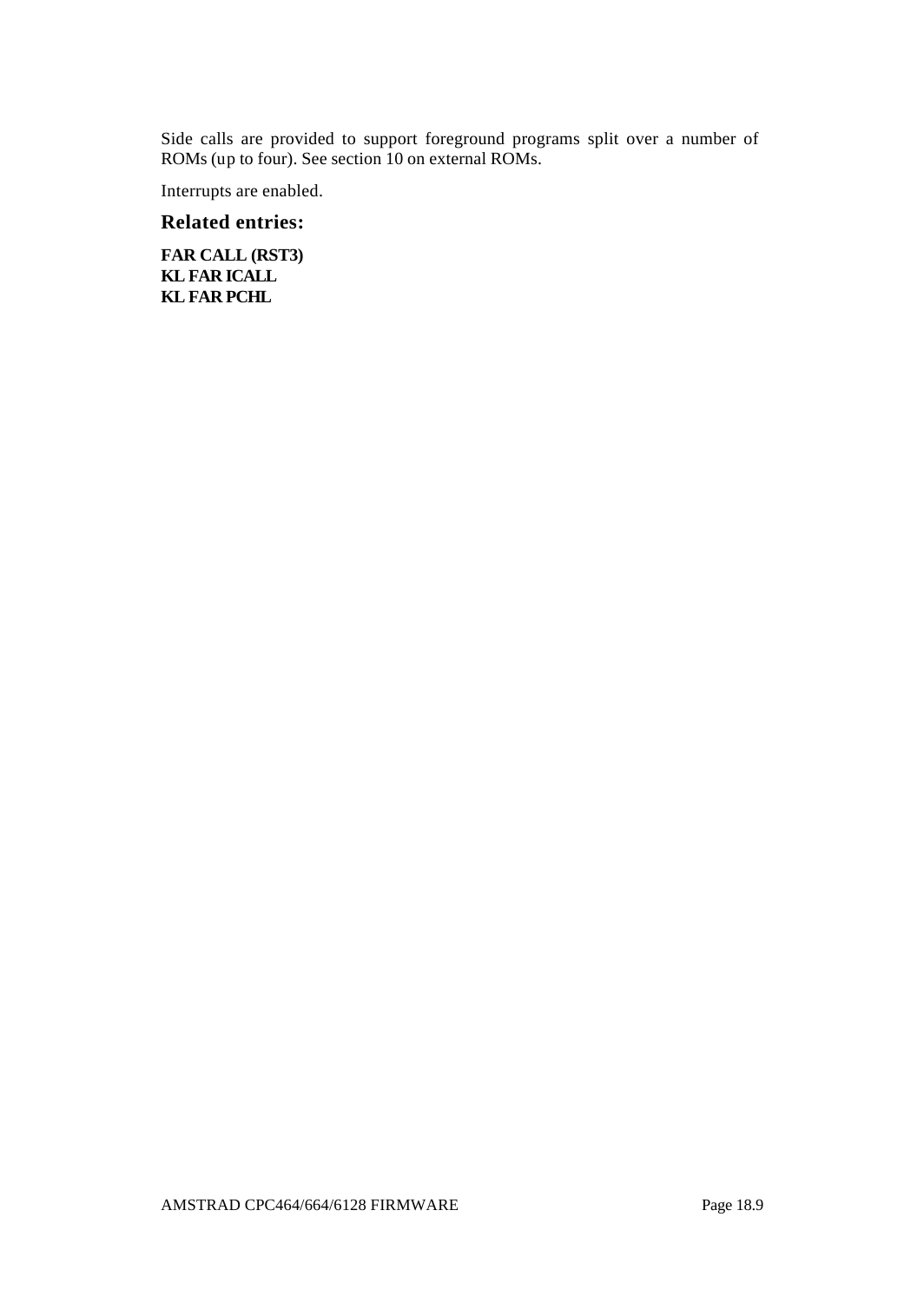### **LOW: PCDE INSTRUCTION** #0016

#### Jump to address in DE.

#### **Action:**

Equivalent to the JP (HL) instruction (or PCHL in some assembler dialects), except that the destination is in DE not HL.

#### **Entry conditions:**

DE contains the address to jump to.

All registers and flags are passed to the target routine untouched.

#### **Exit conditions:**

All registers and flags are as set by the target routine.

#### **Notes:**

Calling PCDE INSTRUCTION is a useful way of invoking a routine whose address has been picked out of a table or otherwise established at run time.

#### **Related entries:**

KL FAR PCHL KL LOW PCHL KL SIDE PCHL PCBC INSTRUCTION PCHL INSTRUCTION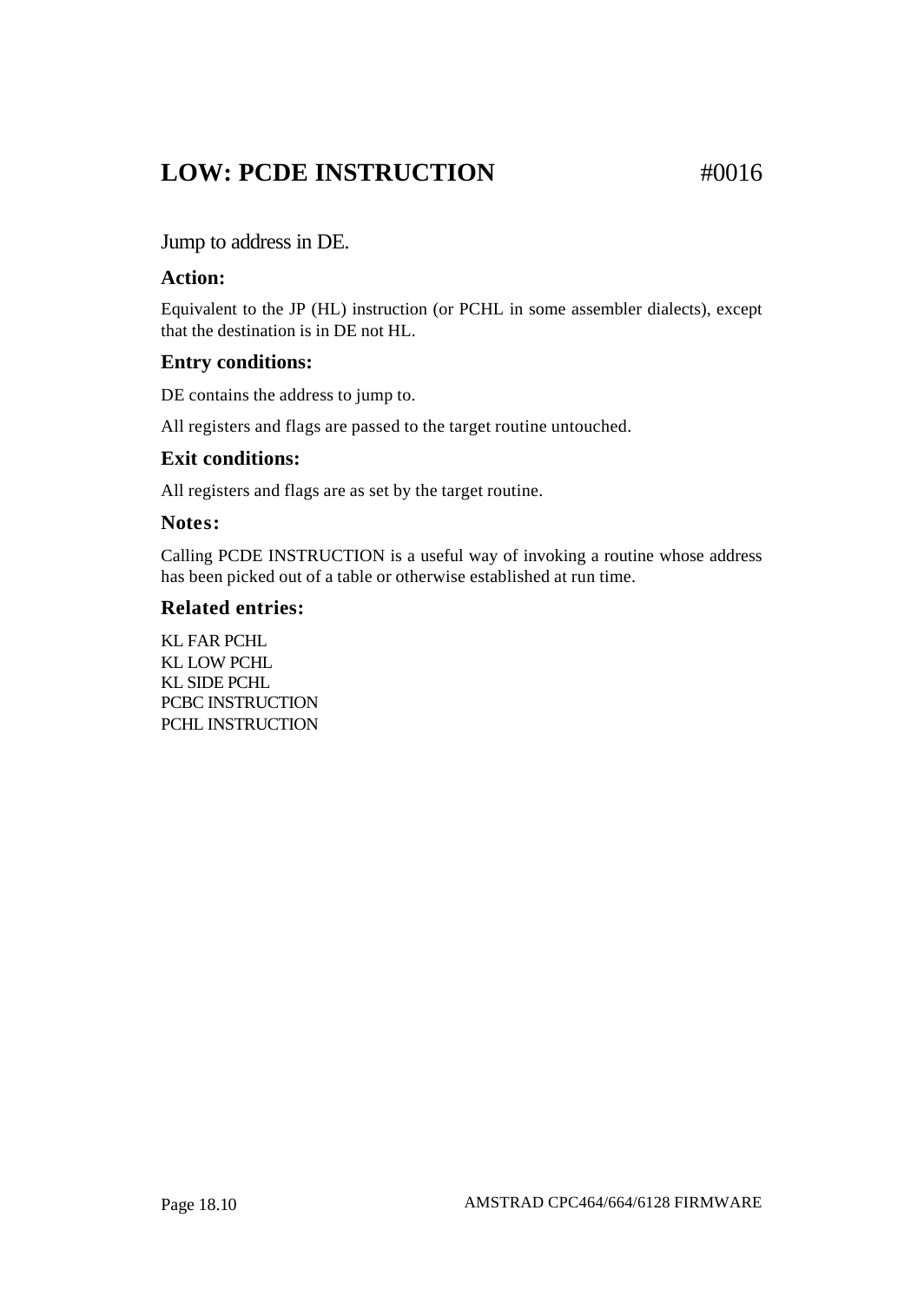### **LOW: FAR CALL RST 3** #0018

Call subroutine in RAM or any ROM, takes inline address of 'far address'.

#### **Action:**

RST 3 is used to extend the instruction set. It is an expanded form of the CALL instruction that allows routines to be called anywhere in RAM or in any ROM. The restart is followed by the address of a 3 byte 'far address' which specifies the location to call and the required ROM state and ROM selection.

#### **Entry conditions:**

All registers and flags are passed to the target routine untouched except for IY (which is set to point at a background ROM's upper data area).

#### **Exit conditions:**

IY preserved.

All other registers and flags are as set by the target routine.

#### **Notes:**

The restart instruction takes a 2 byte inline parameter which is the address of a 'far address'. The 'far address' is laid out as follows:

| Byte: |         |            |
|-------|---------|------------|
|       | Address | <b>ROM</b> |

Bytes 0..1 give the address of the routine to call.

Byte 2 is the ROM select byte which takes values as follows:

| $\#00.$ #FB: | Select the given ROM, enable upper, disable lower.        |
|--------------|-----------------------------------------------------------|
| #FC:         | No change of ROM selection, enable upper, enable lower.   |
| #FD:         | No change of ROM selection, enable upper, disable lower.  |
| #FE:         | No change of ROM selection, disable upper, enable lower.  |
| #FF:         | No change of ROM selection, disable upper, disable lower. |

The reason that the 'far address' is not contained in the FAR CALL instruction directly is because the ROM select byte for routines in ROM will depend upon the particular configuration of expansion ROMs on the machine and must therefore be established and set at run time.

Registers are passed to the target routine untouched except for the IY register. When entering a background ROM this is set to point at the base of the ROM's upper data area. (See section 10.4 and KL INIT BACK).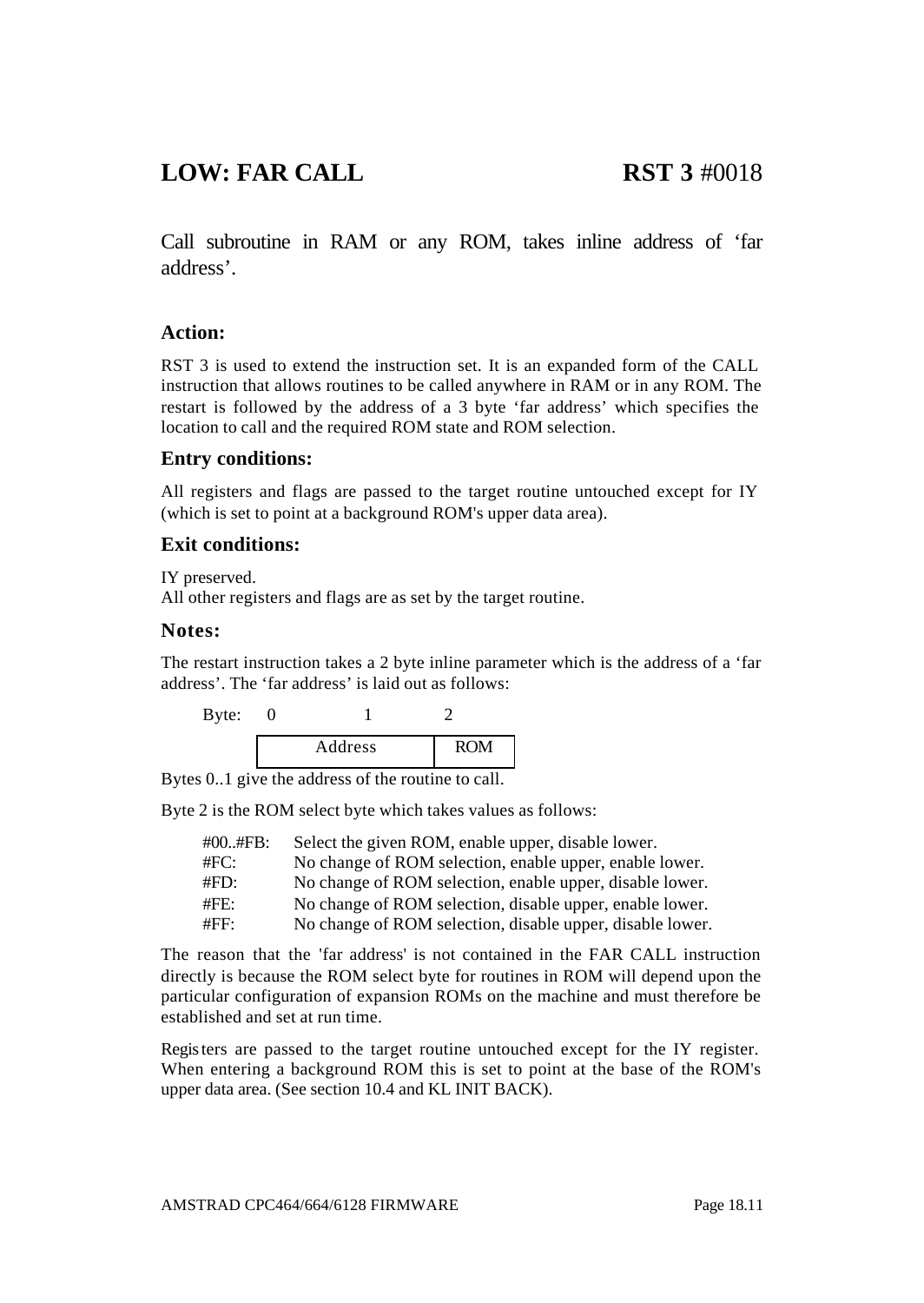The target routine returns to the instruction immediately following the inline parameter. The ROM select and ROM state are restored to what they were before the call. This is accomplished by pushing values on the stack and so care should be taken when indexing up the stack after a FAR CALL instruction. (The stack usage is 4 bytes for ROM select bytes in the range #FC..# FF and 6 bytes for ROM select bytes in the range #00.. #FB.)

Interrupts are enabled.

#### **Related entries:**

**KL FAR ICALL KL FAR PCHL LOW JUMP (RST1) SIDE CALL (RST2)**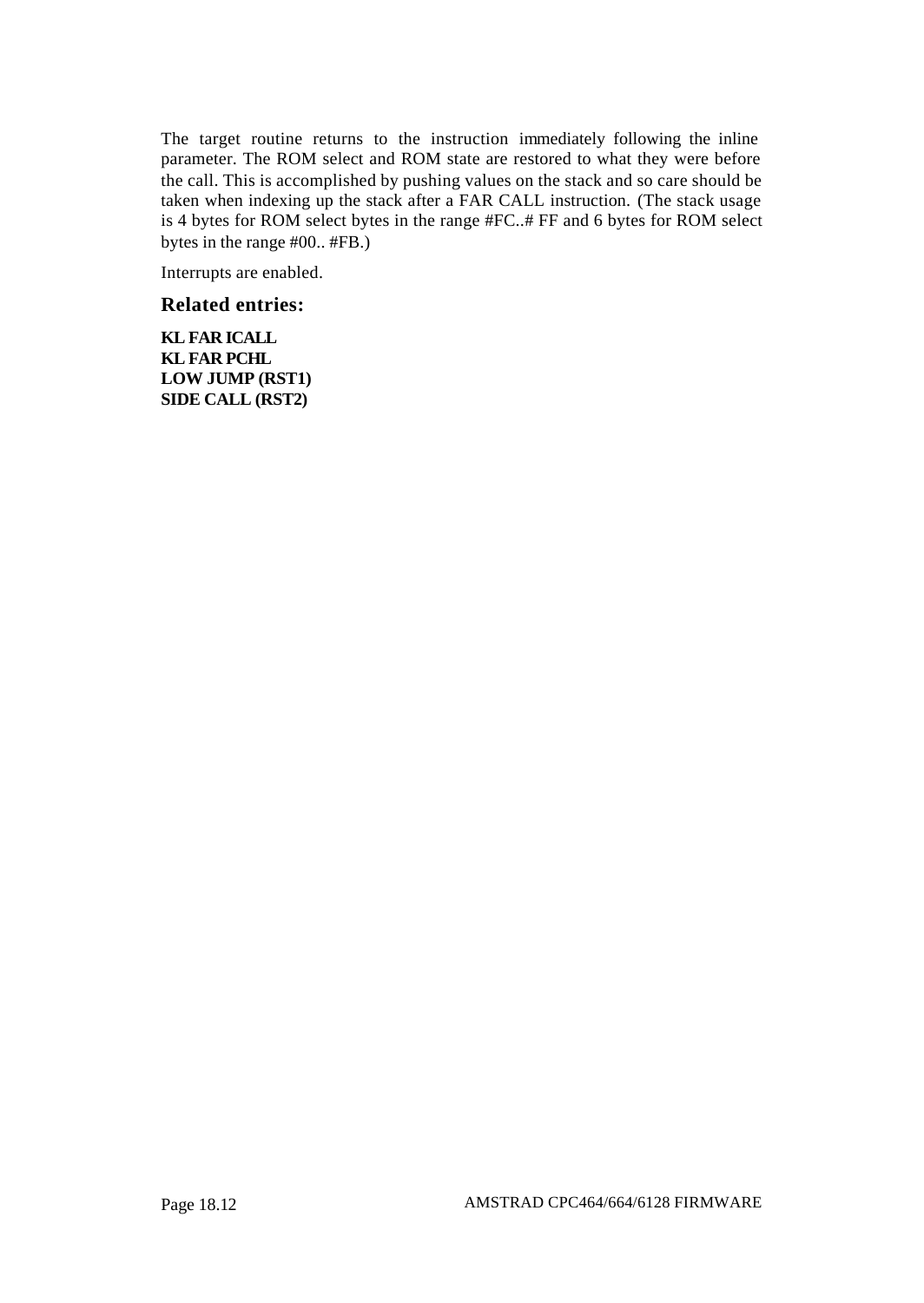### **LOW: KL FAR PCHL**  $\text{H}^{(0)}$   $\text{H}^{(0)}$

Call subroutine in RAM or any ROM. C and HL contain the 'far address' to call.

#### **Action:**

The far call mechanism allows subroutines to be called anywhere in RAM or in any ROM. This routine takes a 'far address' and calls the given routine setting the requested ROM state and ROM selection.

#### **Entry conditions:**

HL contains the address of the routine to call. C contains the ROM select byte.

All registers and flags are passed to the target routine untouched except for IY (which is set to point at a background ROM's upper data area).

#### **Exit conditions:**

IY preserved. All other registers and flags are as set by the target routine.

#### **Notes:**

The ROM select byte takes values as follows:

| $\#00.$ #FB: | Select the given ROM, enable upper, disable lower.        |
|--------------|-----------------------------------------------------------|
| #FC:         | No change of ROM selection, enable upper, enable lower.   |
| $\#FD:$      | No change of ROM selection, enable upper, disable lower.  |
| #FE:         | No change of ROM selection, disable upper, enable lower.  |
| #FF:         | No change of ROM selection, disable upper, disable lower. |
|              |                                                           |

Registers are passed to the target routine untouched except for the IY index register. When entering a background ROM this is set to point at the base of the ROM's upper data area. (See section 10.4 and KL INIT BACK).

When the target routine returns, the ROM select and ROM state are restored to what they were before the call. This is accomplished by pushing values onto the stack and so care should be taken when indexing up the stack after using this routine. (The stack usage is 4 bytes for ROM select bytes in the range #FC..#FF and 6 bytes for ROM select bytes in the range #00.. #FB.)

Interrupts are enabled.

#### **Related entries:**

FAR CALL (RST3) KL FAR ICALL KL LOW PCHL KL SIDE PCHL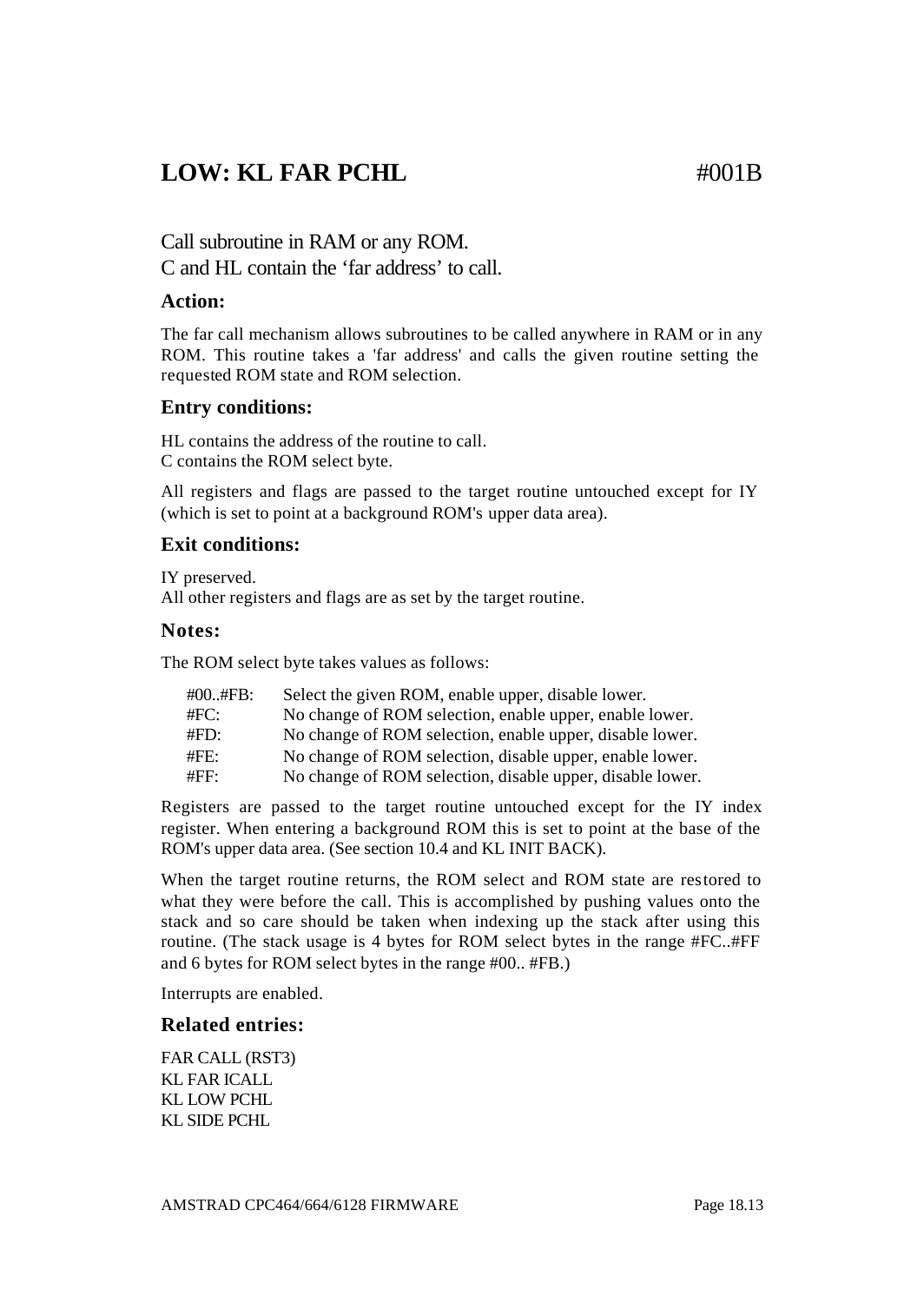## **LOW: PCHL INSTRUCTION #001E**

Jump to address in HL.

#### **Action:**

Entry comprises a JP (HL) instruction (or PCHL in some assembler dialects).

#### **Entry conditions:**

HL contains the address to jump to.

All registers and flags are passed to the target routine untouched.

#### **Exit conditions:**

All registers and flags are as set by the target routine.

#### **Notes:**

Calling PCHL INSTRUCTION is a useful way of invoking a routine whose address has been picked out of a table or otherwise established at run time.

#### **Related entries:**

**KL FAR PCHL KL LOW PCHL KL SIDE PCHL PCBC INSTRUCTION PCDE INSTRUCTION**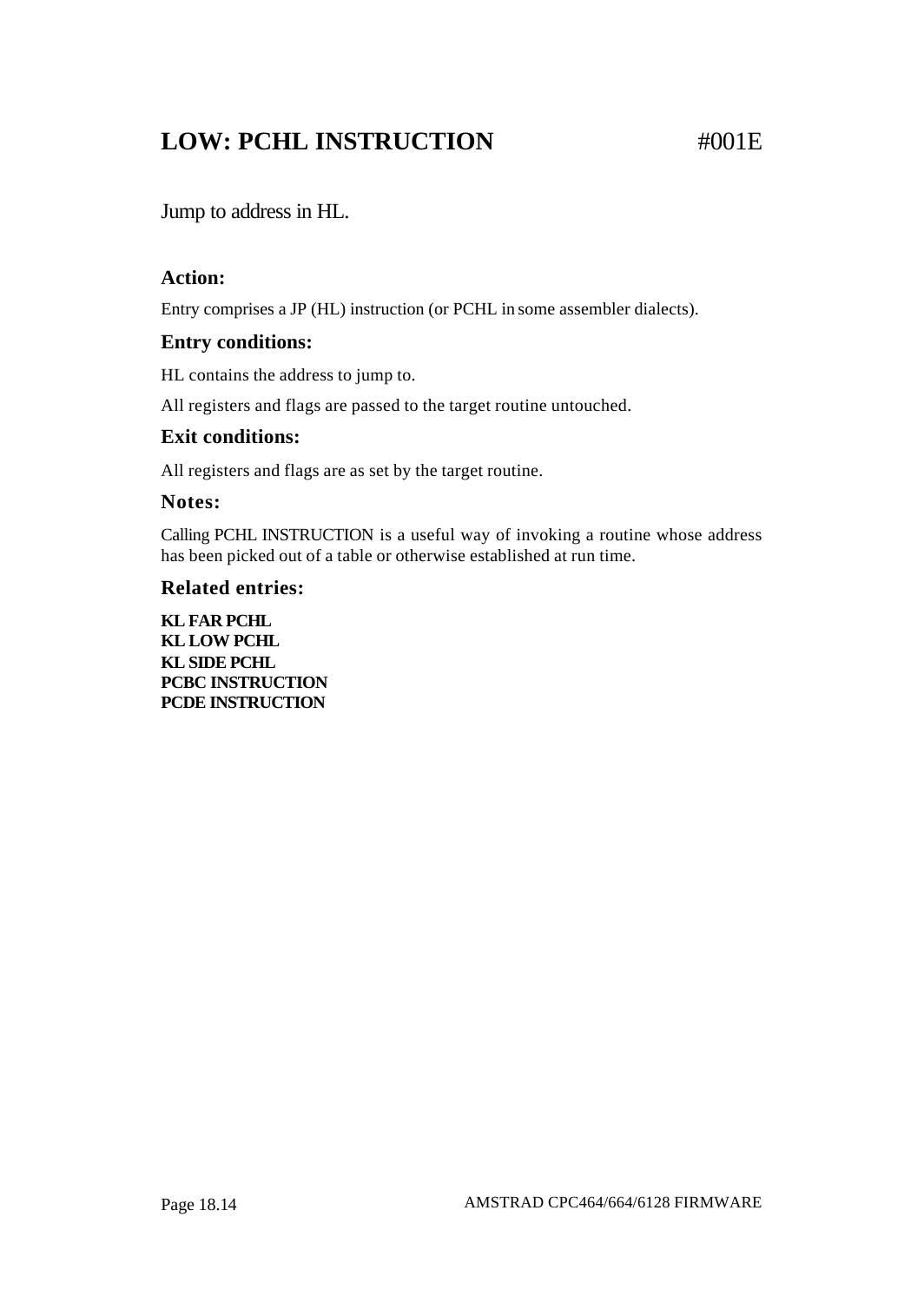### **LOW: RAM LAM RST 4** #0020

### LD A,(HL) with all ROMs disabled.

#### **Action:**

RST 4 is used to extend the instruction set. It is equivalent to a LD A,(HL) instruction except that it always reads from RAM irrespective of whether the ROMs are enabled or not.

#### **Entry conditions:**

HL contains the address of the location to read.

#### **Exit conditions:**

A contains the value read from the given location.

All other registers and flags preserved.

#### **Notes:**

Writing to a location always writes to RAM, even if the location is in one of the ROM areas and the ROM is enabled. The RAM LAM, RST 4, 'instruction' is the read equivalent.

Interrupts are enabled.

#### **Related entries:**

**KL LDDR KL LDIR**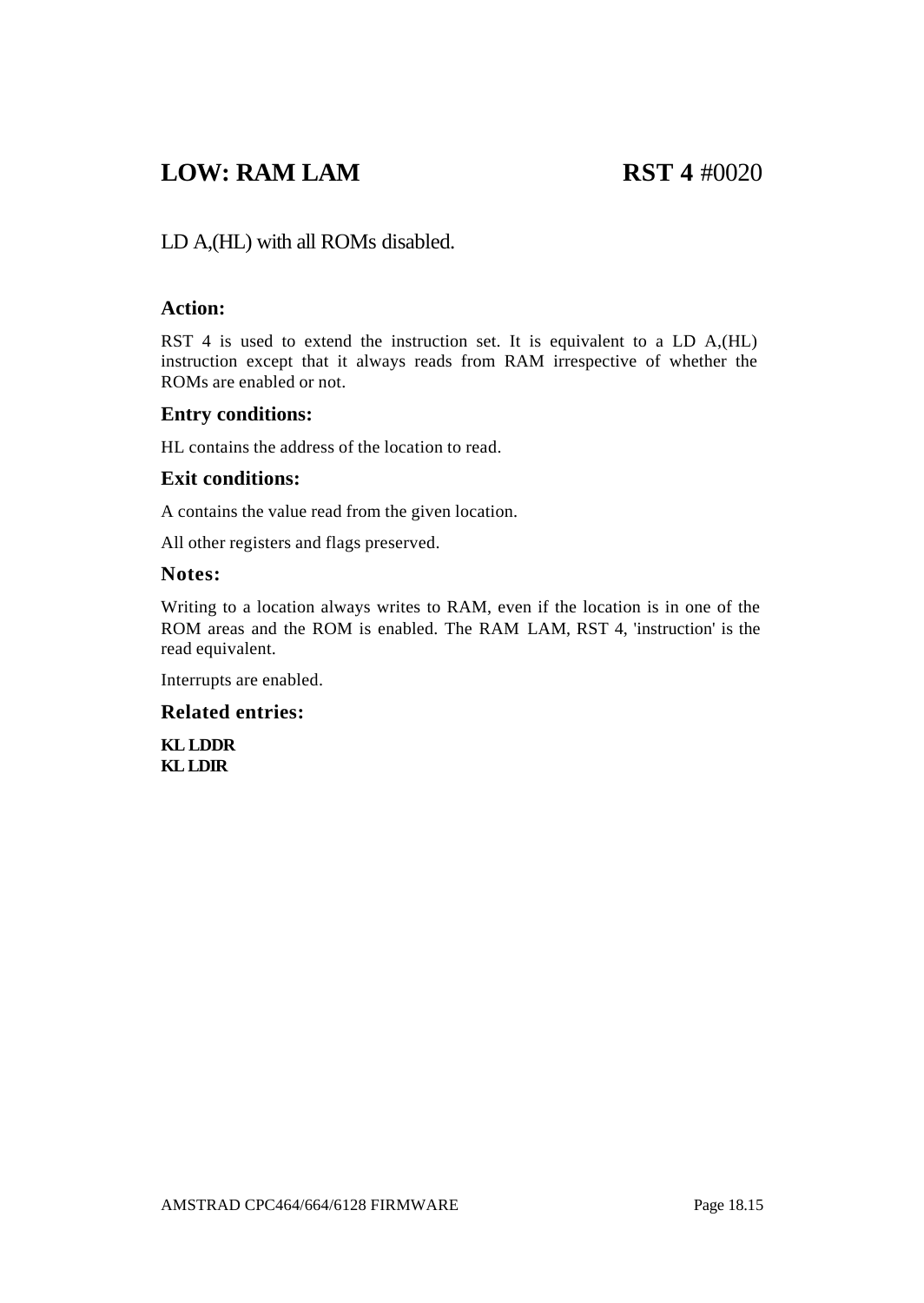### **LOW: KL FAR ICALL** #0023

Call subroutine in RAM or any ROM, HL points at 'far address'.

#### **Action:**

The far call mechanism allows subroutines to be called anywhere in RAM or in any ROM. This routine takes the address of a 'far address' and calls the given routine setting the ROM state and ROM selection required.

#### **Entry conditions:**

HL contains the address of the 'far address' to call. All registers and flags are passed to the target routine untouched except for IY (which is set to point at a background ROM's upper data area).

#### **Exit conditions:**

IY preserved.

All other registers and flags are as set by the target routine.

#### **Notes:**

The parameter passed is the address of a 3 byte 'far address'. This is laid out as follows:

Byte: 0 1 2 Address ROM

Bytes 0..1 give the address of the routine to call.

Byte 2 is the ROM select byte which takes values as follows:

| $\#00.$ #FB: | Select the given ROM, enable upper, disable lower.        |
|--------------|-----------------------------------------------------------|
| #FC:         | No change of ROM selection, enable upper, enable lower.   |
| #FD:         | No change of ROM selection, enable upper, disable lower.  |
| #FE:         | No change of ROM selection, disable upper, enable lower.  |
| #FF:         | No change of ROM selection, disable upper, disable lower. |

Registers are passed to the target routine untouched except for the IY index register. When entering a background ROM this is set to point at the base of the ROM's upper data area. (See section 10.4 and KL INIT BACK).

When the target routine returns, the ROM select and ROM state are restored to what they were before the call. This involves pushing values onto the stack and so care should be taken in indexing up the stack after calling this routine. (The stack usage is 4 bytes for ROM select bytes in the range #FC.. #FF and 6 bytes for ROM select bytes in the range #00.. #FB.)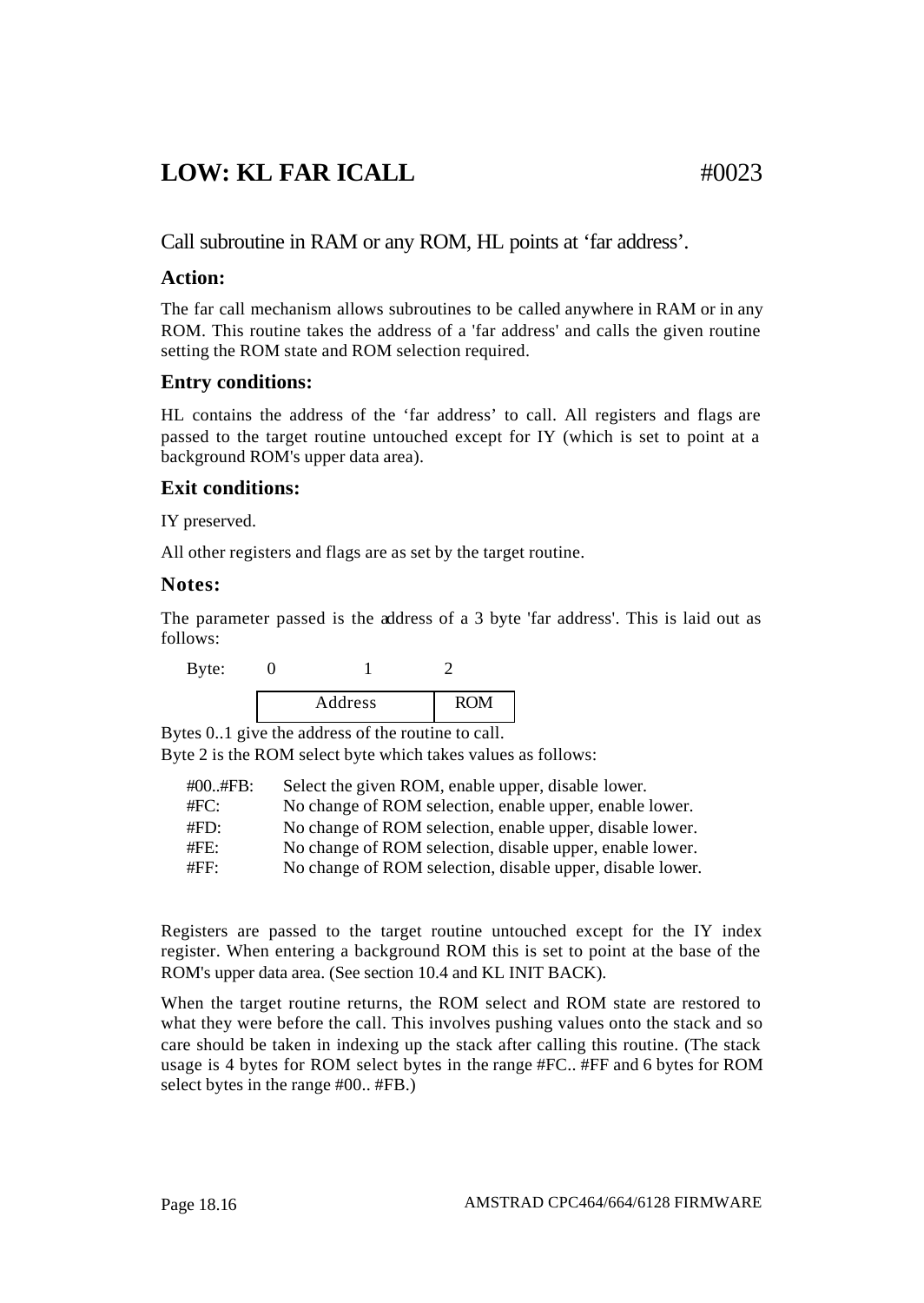Interrupts are enabled.

**Related entries:**

**KL FAR CALL KL FAR PCHL**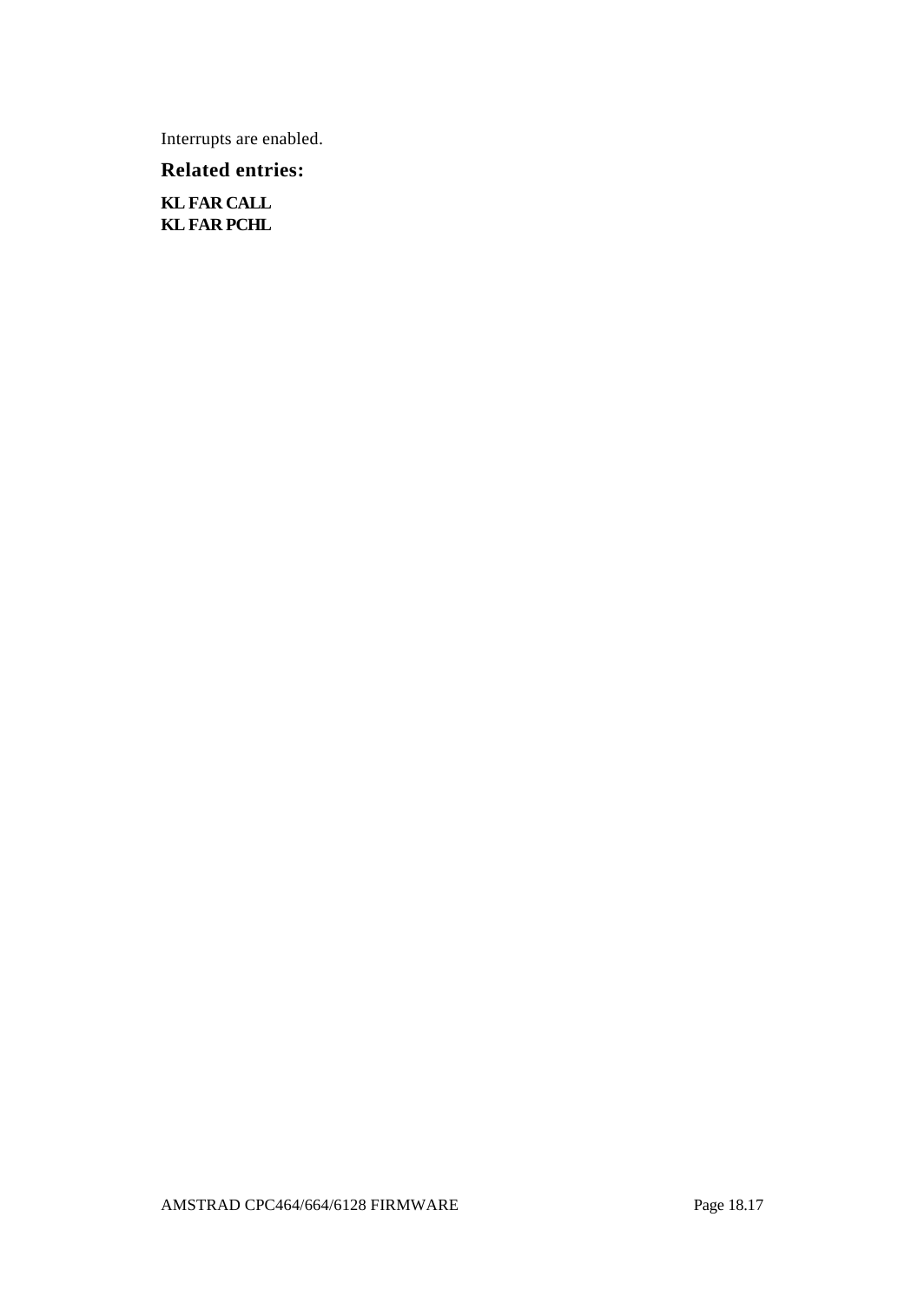### **LOW: FIRM JUMP RST 5** #0028

Jump to lower ROM, takes inline address to jump to.

#### **Action:**

RST 5 is used to extend the instruction set. It is an expanded form of the jump instruction for jumping to routines in the lower ROM or into the central 32K of RAM. The restart is followed by the address of the routine to jump to.

#### **Entry conditions:**

All registers and flags are passed to the target routine untouched.

#### **Exit conditions:**

All registers and flags are as set by the target routine.

Notes: The lower ROM is enabled before the jump is taken and is disabled (rather than restored) when the target routine returns. Neither the upper ROM state nor the ROM selection are changed. Two bytes are pushed onto the stack and so care should be taken when indexing up the stack (to find the address of inline parameters, for example).

It is assumed that the destination of the jump is a routine which will return in the usual way. The restart instruction itself does not return. The value at top of stack when a FIRM JUMP is executed must, therefore, be a return address.

The FIRM JUMP, RST 5, 'instruction' may replace the first byte of a JP (jump) instruction, particularly in jumpblocks, much like a LOW JUMP. A FIRM JUMP is slightly faster than a LOW JUMP but a LOW JUMP is more flexible in dealing with ROM states.

Interrupts are enabled.

**Related entries:**

**LOW JUMP(RST1)**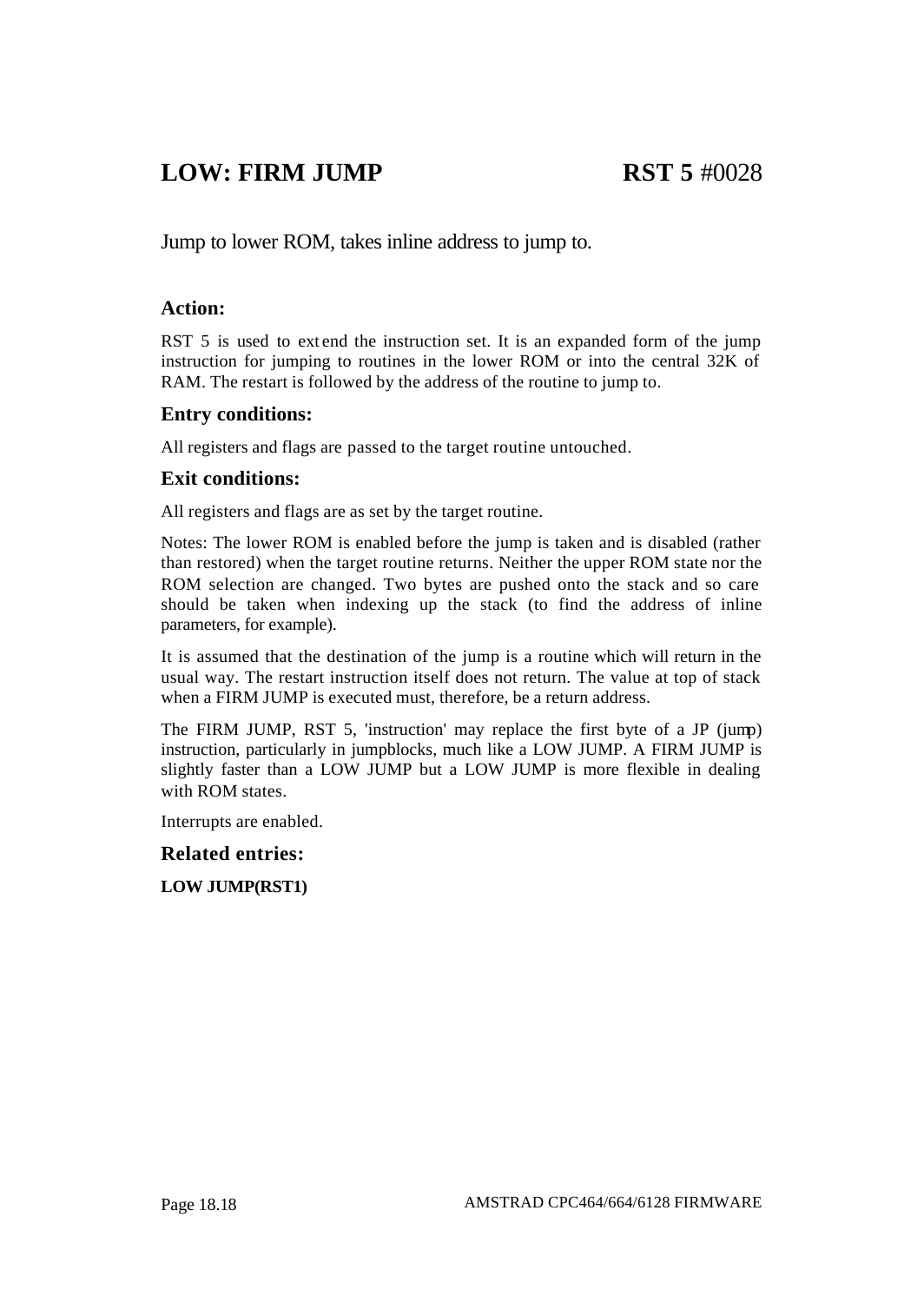### **LOW: USER RESTART RST 6** #0030

Undedicated RST instruction.

#### **Action:**

The eight bytes from #0030 to #0037 inclusive maybe patched as required.

#### **Entry conditions:**

Unknown.

#### **Exit conditions:**

Unknown.

#### **Notes:**

If the lower ROM is disabled when an RST 6 instruction is executed then the instructions patched into locations #0030 to #0037 are executed in the normal way.

If the lower ROM is enabled when the RST 6 instruction is executed then the firmware disables the lower ROM and jumps to #0030 to execute the instructions planted by the user.

Generally the lower ROM is disabled except while the firmware is active. Since there are no RST 6s in the firmware there should be no problem about the ROM state when a RST 6 is executed. However, to cope with all eventualities, if the lower ROM is found to be enabled when the restart is executed then the ROM state before the lower ROM is disabled is saved in location #002B. If the lower ROM is found to be disabled then location #002B is left untouched. The value stored is suitable to be passed to KL ROM RESTORE to re-enable the ROM (although KL L ROM ENABLE will have the same effect).

The user can detect whether the lower ROM was enabled when the restart was executed if location #002B is set to zero when the RST 6 area is patched and after processing each restart. If #002B is zero when the RST 6 code is entered then the lower ROM was disabled, and if it is non-zero then the lower ROM was enabled.

The default action for RST 6 as set at power-up is to perform a RST 0, i.e. a system reset.

#### **Related entries:**

None.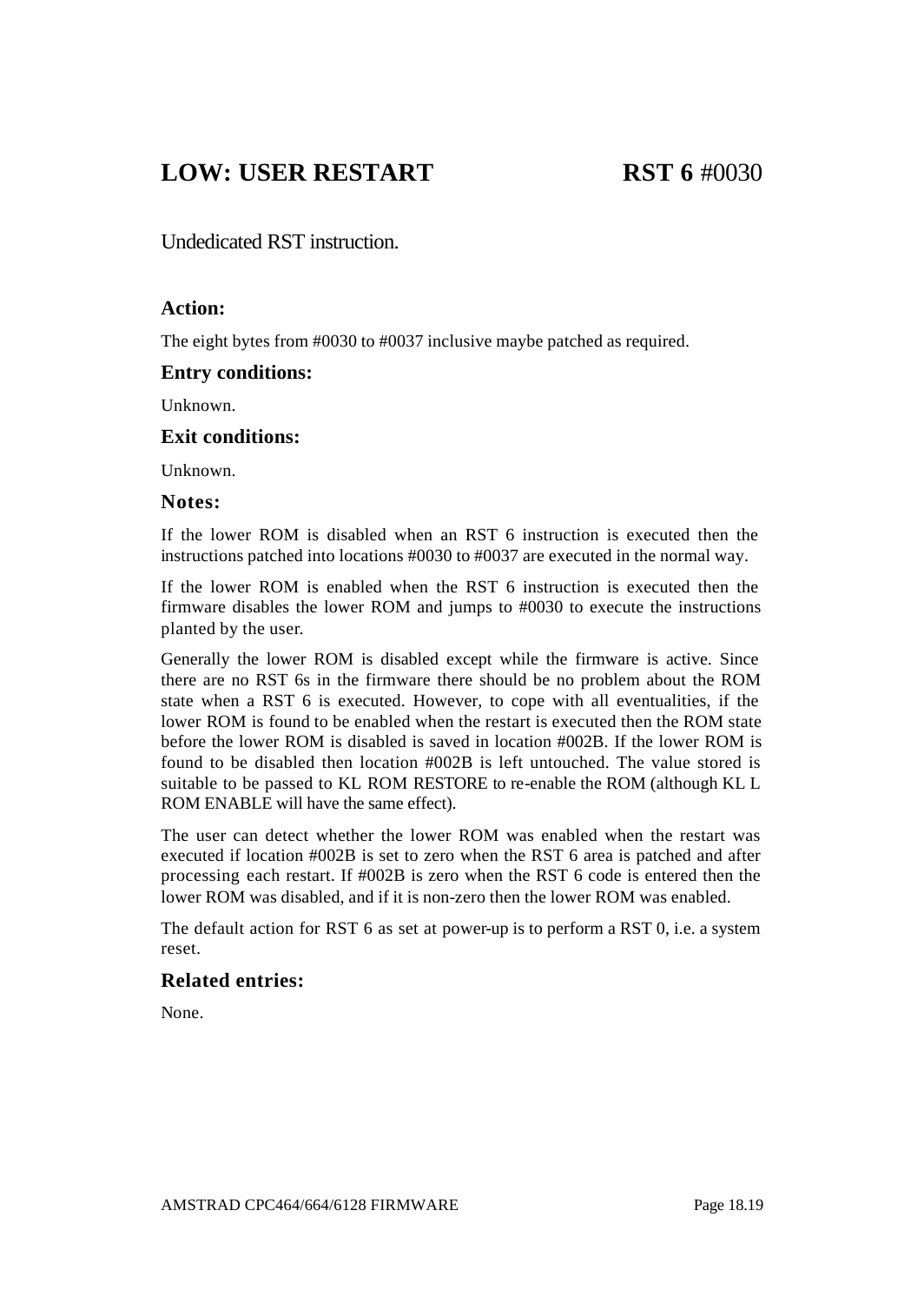### **LOW: INTERRUPT ENTRY RST 7** #0038

#### Hardware interrupt entry point.

#### **Action:**

The Z80 runs in interrupt mode 1, which treats normal interrupts as RST 7 instructions. The firmware interrupt handler looks after the built in regular time interrupt. External interrupts, generated by expansion hardware, are passed on to user supplied software.

#### **Entry conditions:**

No conditions.

#### **Exit conditions:**

All registers and flags preserved.

#### **Notes:**

The user must not use RST 7s as these are dedicated to the processing of interrupts. If the interrupt is from an external source then the user supplied interrupt routine, EXT INTERRUPT, is called. See section 10 for a fuller discussion of interrupts. The user may patch this area (#0038..#003A inclusive) to intercept interrupts if it is absolutely necessary (see Appendix XI, particularly section c).

#### **Related entries:**

#### **EXT INTERRUPT**